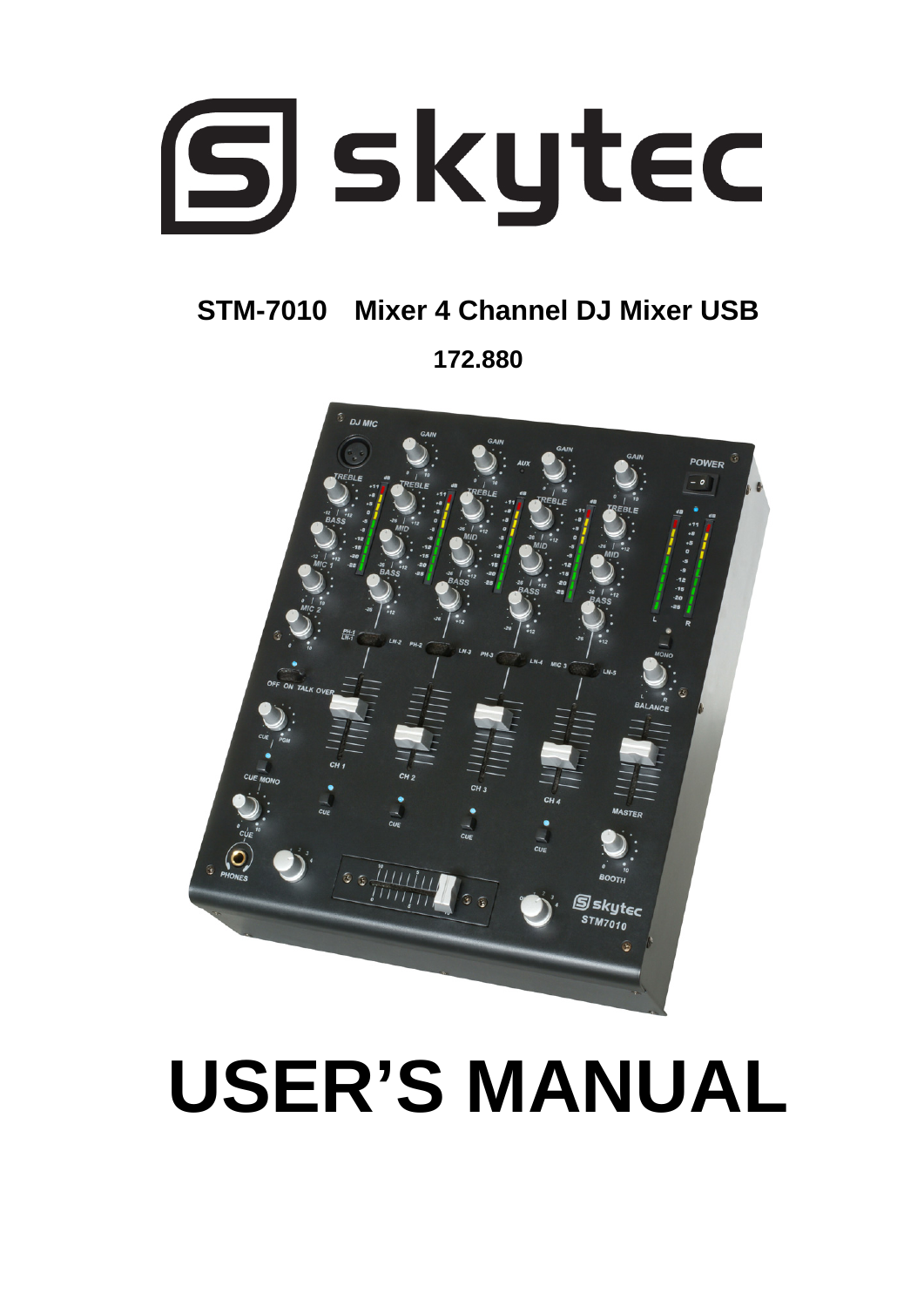## **Safety Precaution**

Read all documentations carefully before operating the equipment. Retain this manual for future reference. Follow all instructions printed on unit for proper operation.



Do not open cover (or back cover) to reduce the risk of electric shock or fire. There are no user serviceable parts inside. Refer servicing to qualified service Personnel.



This symbol is used to alert the operator to the presence of important operating instructions and precautions detailed in the documentation manual.



This symbol is used to warn operators that uninsulated dangerous voltages are present within the products enclosure that may pose a risk of electric shock.

Warning: To avoid fire or risk of electric shock, do not expose this unit to rain or moisture.

#### Notes:

- Make sure power outlets conform to the power requirements listed on the back of the unit.
- Main voltage must be correct and the same as that printed on the rear of the unit.
- Do not use the unit if the electrical cord is frayed or broken.
- The unit shall not be exposed to dripping or splashing and that no objects filled with liquids, such as vases, shall be placed on unit.
- The unit shall be connected to a mains socket outlet with a protective earthing connection.
- Power plug as a equipment that separate from power supply system, it must be easy to operating.

Warning:

- Using, adjusting or changing program control beyond this specification may cause dangerous radiation.
- The unit should be serviced by qualified service personnel.
- When repairing, use only same specification parts.

#### Notes:

- Select the voltage requirement through the voltage selector switch at the real panel.
- Make sure that the power of the equipment is off and disconnected from the main voltage before switching the voltage selector to the required setting. We will not be responsible for damages arising from the improper installation, wiring or operation due to the fault or negligence of the user.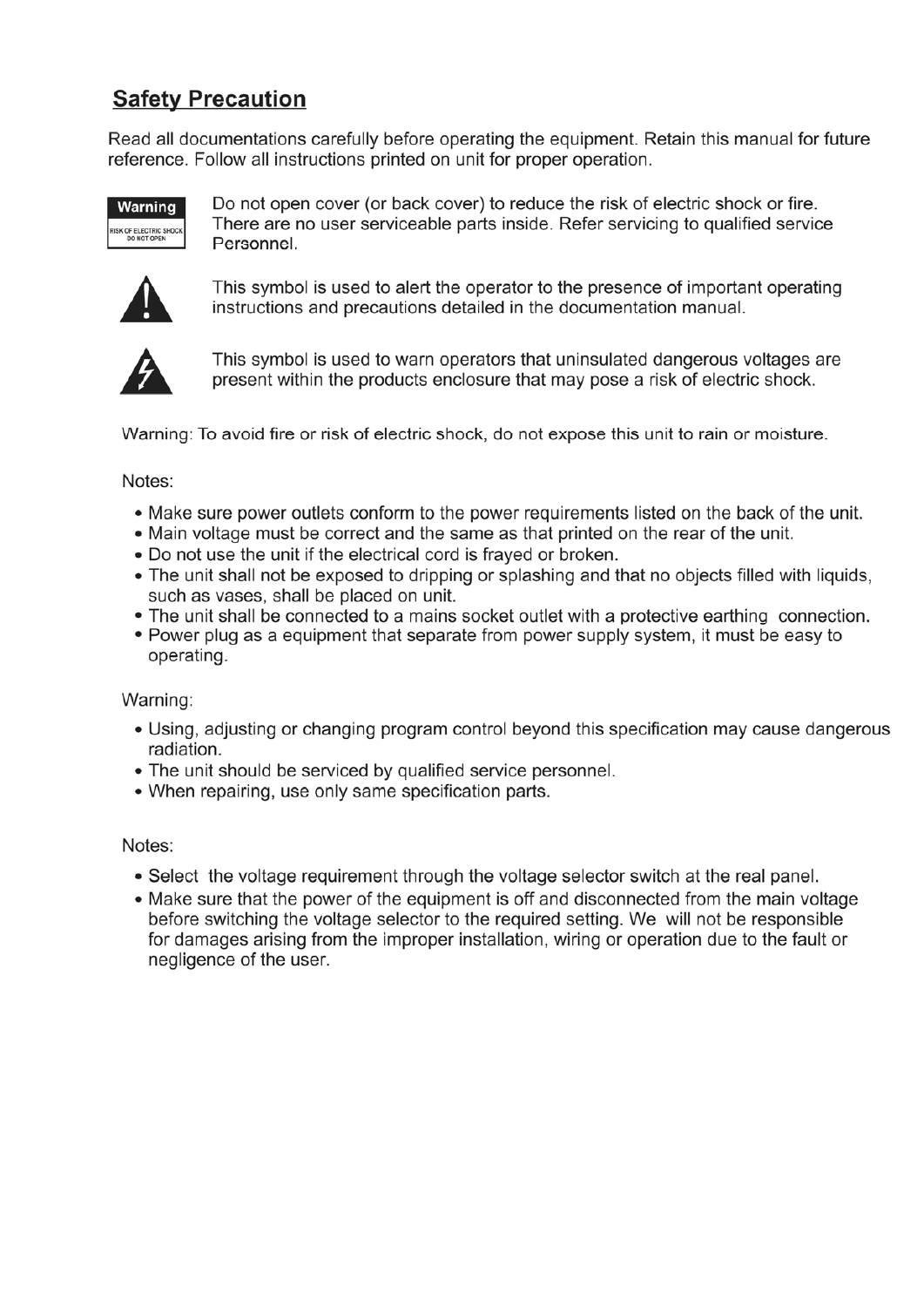## *Top and Front Panels*



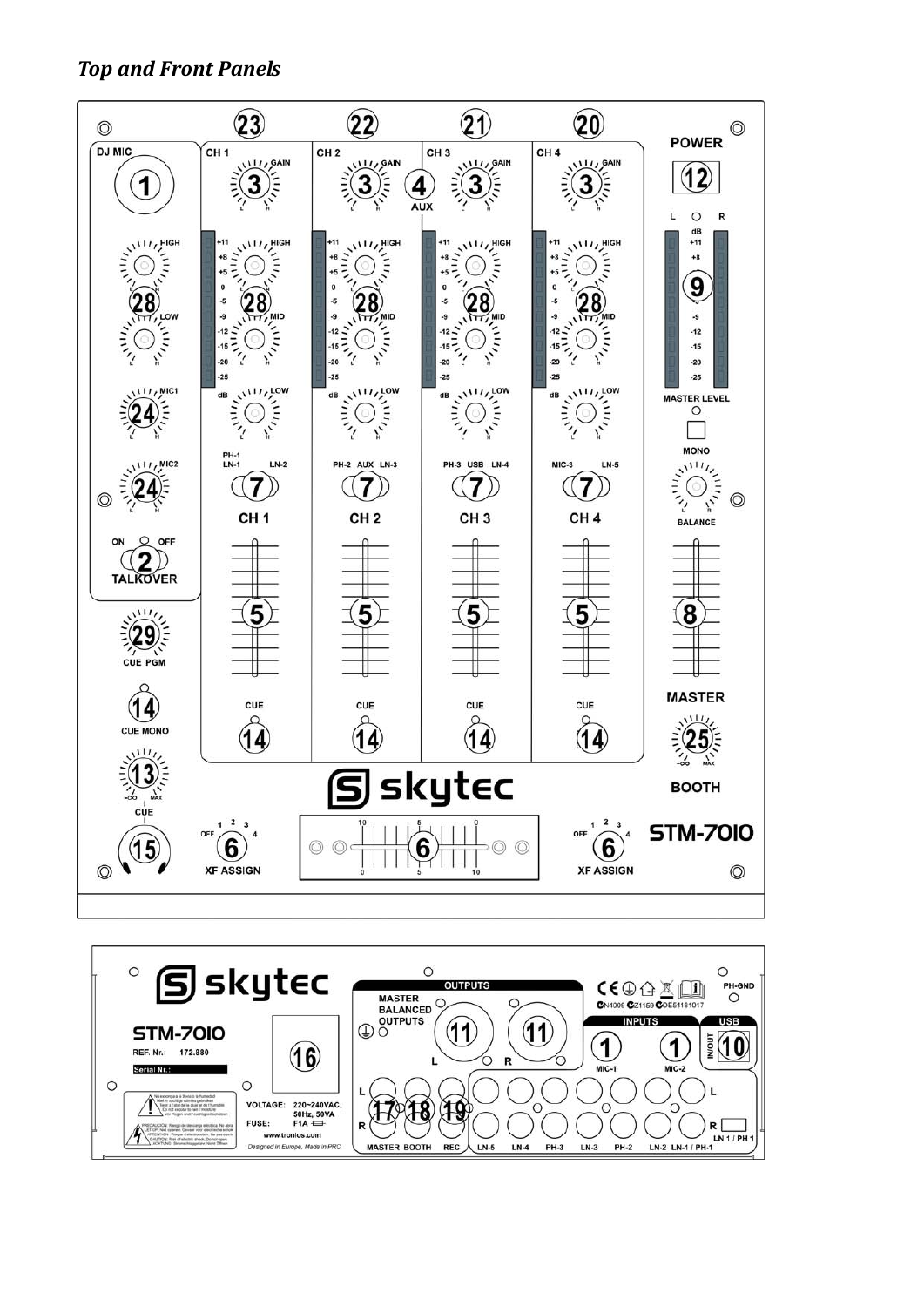### **FEATURES**:

#### **1. MICPHONES:**

**DJ/Mc have their own dedicated level control. microphones have individual 2 band eq section** 

#### **2. TALKOVER**

**There are talk over, MIC on and MIC off function. The Sound Pressure Level of audio from input sources will be decreased while TALK OVER mode is set** 

**3. CHANNEL GAIN** 

**This rotary control adjusts the input level** 

**4. AUX INPUT** 

**Music can input the mixer with 3. 5mm audio line.** 

#### **5. CHANNEL LEVEL FADERS**

**These are used to adjust the output level for each channel.** 

**6. XF ASSIGN** 

**Two of the XF ASSIGN knobs allows the mixing of one source into another in your unit is removable and can be easily replaced if needed.** 

**7. CHANNEL SELECTORS** 

**These are used to switch between Line input and Phono**、**mic**、**USB input on each channel .** 

#### **8. MASTER:**

**This controls the overall output from the mixer, master output to the PA System** 

#### **9. DISPLAY:**

**The unit has two LED displays Left output, Right output The left and right output display shows the** 

**output level of the mixer** 

**10. USB IN/OUT**

**The USB jack can connect to PC.** 

#### **11. BALANCE OUTPUT**

**The mixer support L/R balance output.** 

**12. POWER:** 

**power switch** 

**13. PHONES LEVEL** 

**This controls the output volume of the headphones. Care should be taken not to have this set to high as** 

**it could result in damage to both the hearing of the user and the headphones. The channel to be monitored is selected via the cue assign control.** 

**14. CUE SELECTOR** 

**Select each channel of the CUE signal** 

**15. HEADPHONE** 

**1/4' jack headphone out** 

**16. POWER INPUT** 

**Please ensure the correct voltage is selected for your country. Failure to set the correct voltage Will cause damage to the unit.**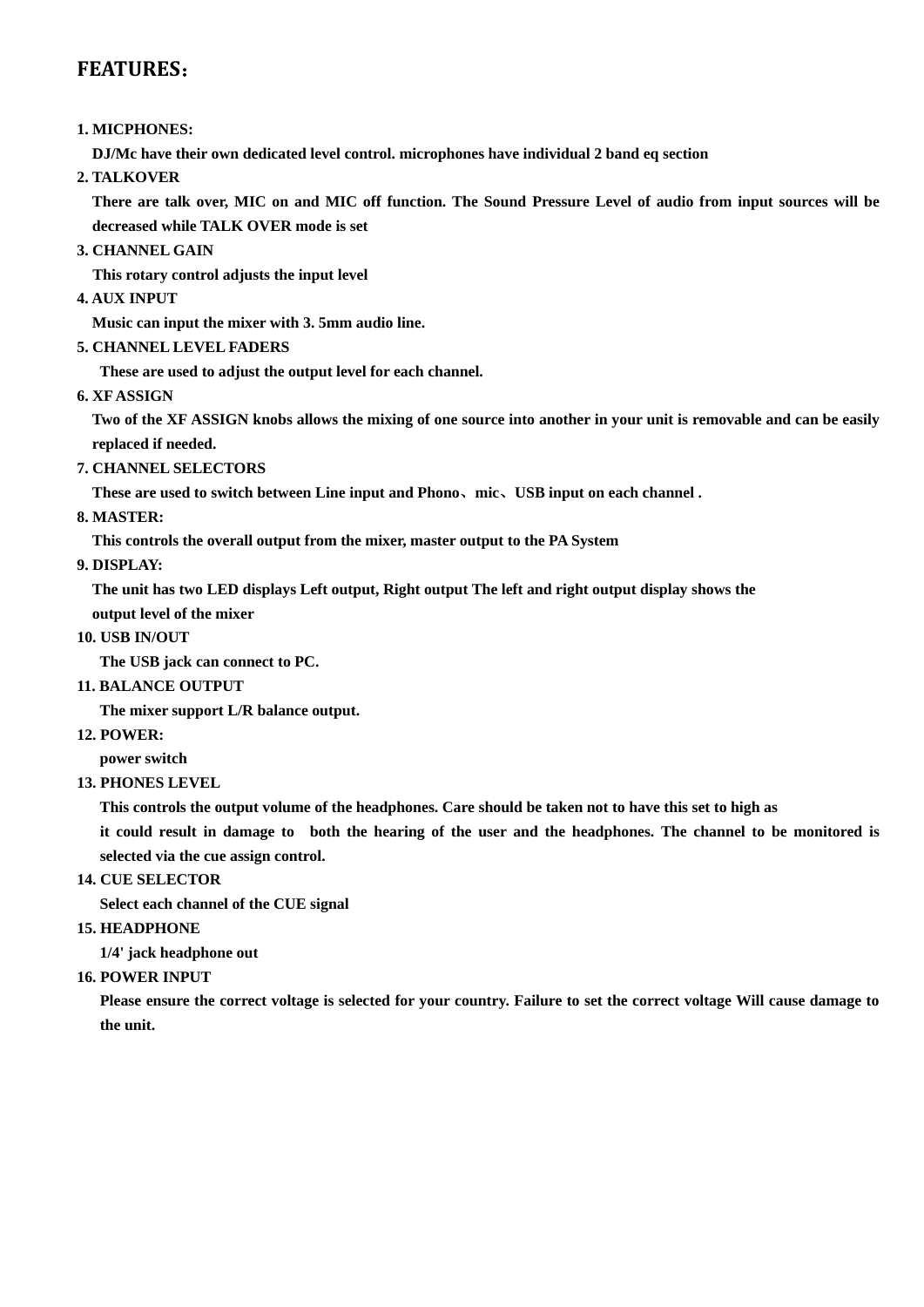**17. RCA MASTER OUTPUTS** 

**Left & Right line level Unbalanced RCA outputs.** 

**18. BOOTH OUT** 

**Line level Unbalanced BOOTH connectors.** 

**19. REC OUT** 

**Line level Unbalanced RCA connectors.** 

**20. CHANNEL 4** 

**Line5 input/mic3 JACKS** 

- **21. CHANNEL 3 PH3/USB/Line4**
- **22. CHANNEL 2**
- **PH2/AUX/line3 23. CHANNEL 1**

**PH1-LN1/line2** 

- **24. MIC1 and MIC2 level**
- **25. BOOTH OUT level**
- **26. MASTER BALANCE CONTROL**

**Let you adjust master balance**

- **27. MASTER MONO/STEREO SELECTOR Select mono mode or stereo mode**
- **28. Let you adjust the volume of high**、mid、low Frequency on each channel
- **29. HEADPHONE CUE/PGM CONTROL**

 **Allow you to listen simultaneously or separately to the CUE material or the active program**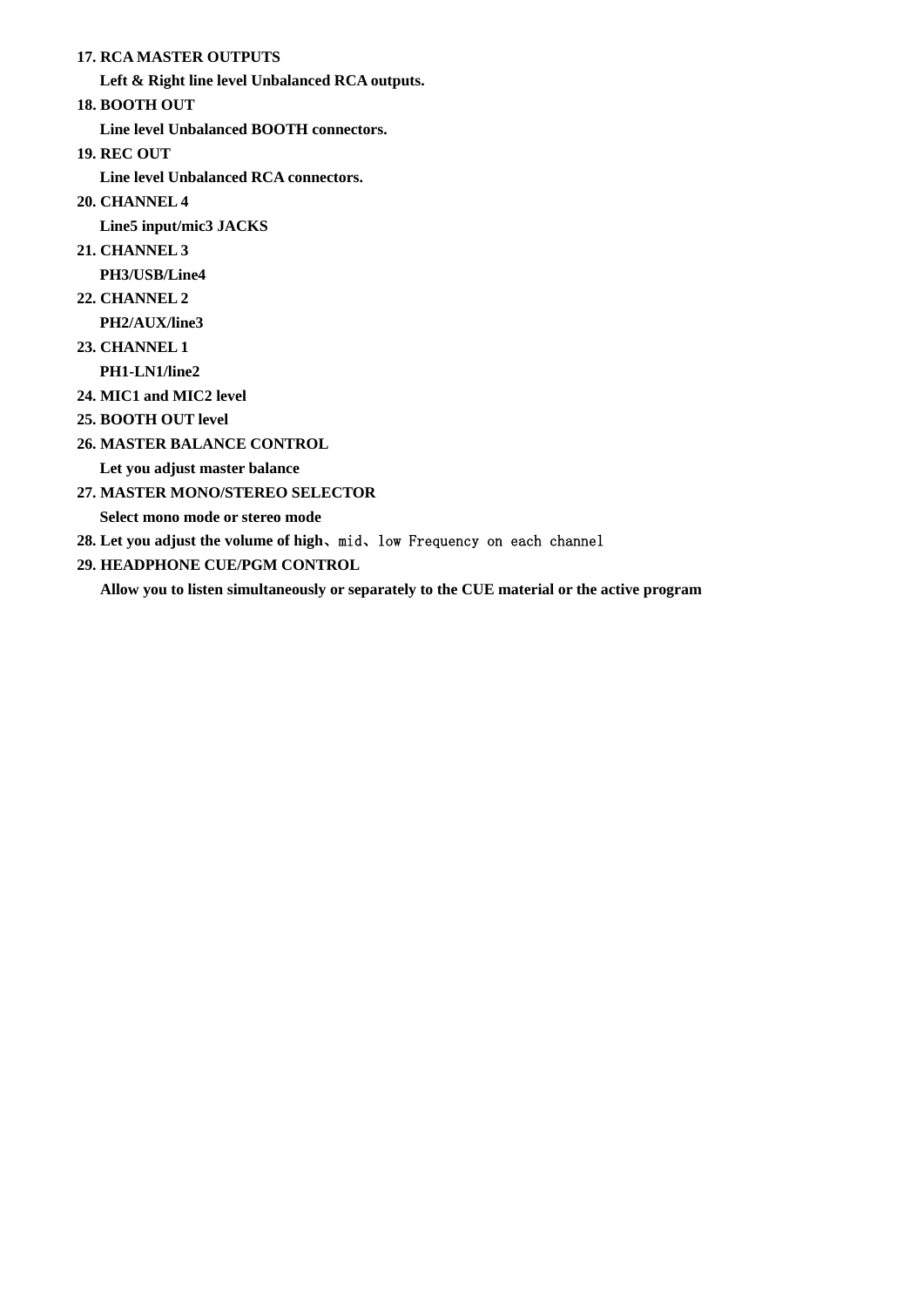## **SPECIFICATION**

| <b>INPUTS:</b>  |  |
|-----------------|--|
|                 |  |
|                 |  |
|                 |  |
| <b>OUTPUTS:</b> |  |
|                 |  |
|                 |  |
| <b>GENERAL:</b> |  |
|                 |  |
|                 |  |
|                 |  |
|                 |  |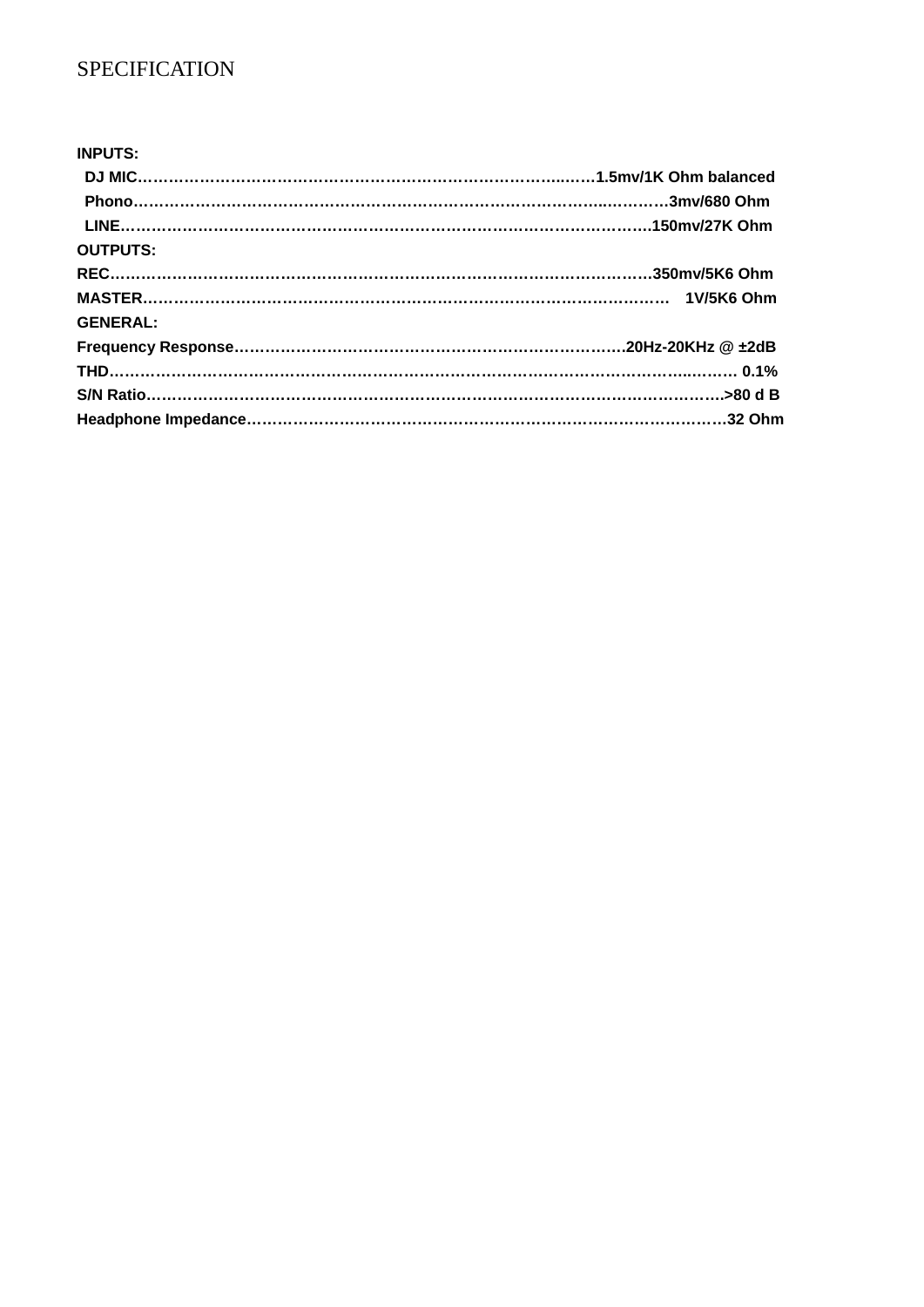

# **CE Declaration of Conformity**

| Importer:                      | <b>TRONIOS BV</b><br>Bedrijvenpark Twente 415                         |  |
|--------------------------------|-----------------------------------------------------------------------|--|
| Tel:<br>Fax:                   | 7602 KM - ALMELO<br>0031546589299<br>0031546589298<br>The Netherlands |  |
| Product number:                | 172.880                                                               |  |
| Product Description:           | Skytec, STM-7010 Mixer 4 Ch DJ Mixer USB                              |  |
| <b>Regulatory Requirement:</b> | EN 61558                                                              |  |
|                                | EN 55013                                                              |  |
|                                | EN 55020                                                              |  |
|                                | EN 61000-3-2/-3-3                                                     |  |

The product meets the requirements stated in the above mentioned Standards. This certificate does not cover the aspects that may be relevant such as performance and fitness for purpose.

Almelo,

30-07-2013

Signature :